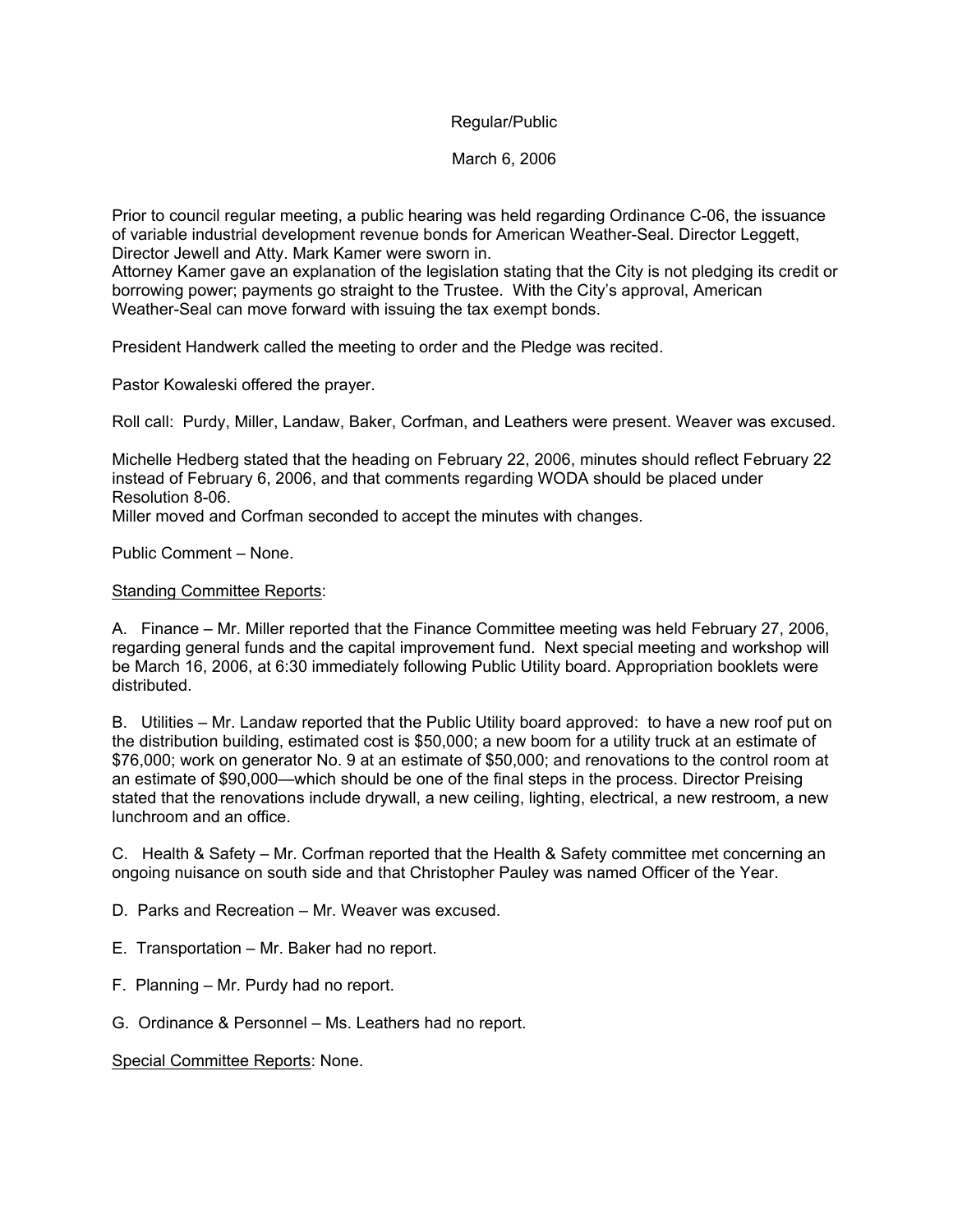# Regular/Public

# March 6, 2006

## Administrative Reports:

A. Mayor - Mayor Steiner asked for the reappointment of Rudy Moser to the Design Review board. Purdy moved and Baker seconded the reappointment.

B. Safety Service Director- Director Jewell had no report.

- C. Utilities Director Director Preising reported that he attended the APPA rally.
- D. Finance Director Director Leggett reported the appropriation booklets were distributed.
- E. Law Director Director Lutz had no report.

F. President of Council – President Dave Handwerk offered condolences to the Pete Guster family, retired Safety Service Director.

#### Special Committee Reports - None

#### Old Business

#### Ordinance A-06

Leathers moved Landaw seconded that Ordinance A-06, an ordinance amending Section 151.08 of the Codified Ordinances of the City of Orrville, Ohio, relating to the compensation of elected officials and certain appointed officers be placed on third reading. Roll call vote. Ayes all. Motion carried. Leathers stated that Council, Mayor and Council President changes will take effect January 1, 2008. The Public Utility increases would take effect as soon as approved and allowable by law. Mayor salary would increase to \$20,000; Council President: \$5,750; Council: \$5,000; and Public Utility board: \$3,000.

Leathers moved and Baker seconded that Ordinance A-06 be adopted as read. Roll call vote. Ayes all. Motion carried.

#### New business:

#### Ordinance B-06

Leathers moved and Landaw seconded that Ordinance B-06, an ordinance approving the editing and inclusion of certain ordinances of parts of the various component codes of the Codified Ordinances of Orrville, Ohio, and declaring an emergency be placed on first reading. Roll call vote. Ayes all. Motion carried.

Jewell: We do this every year to incorporate changes into the Codified Ordinances. These are updates from Walter Drane Company who does our Codified Ordinances for us. Some of the changes are from the Ohio Revised Code and some are changes we made. This information is now available on our City's website at www.orrville.com.

Leathers moved and Purdy seconded that the rules, regulations and statutes requiring the reading of an ordinance on three separate days be suspended.

Leathers moved and Corfman seconded that Ordinance B-06 be adopted as read. Roll call vote. Ayes all. Motion carried.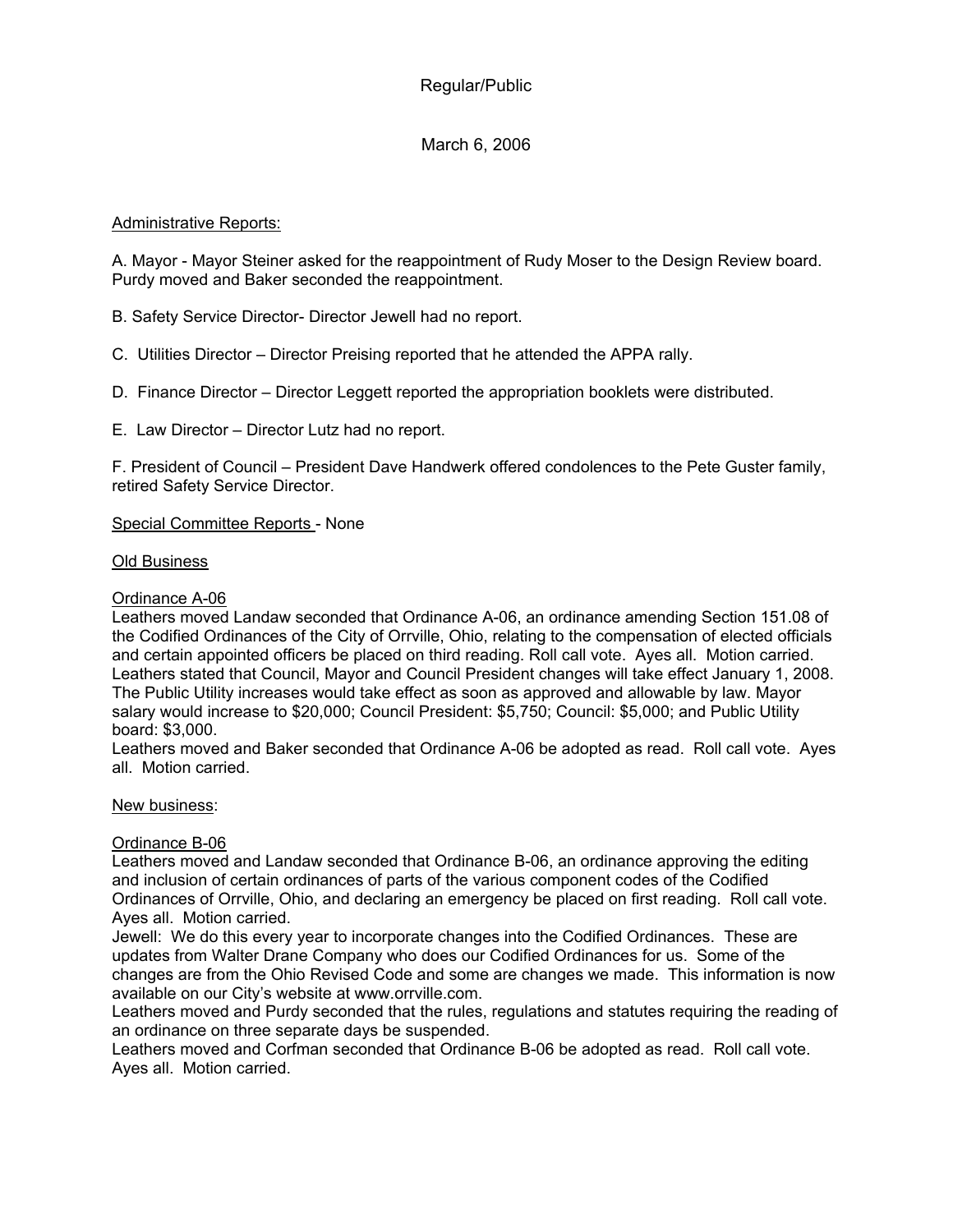March 6, 2006

## Ordinance C-06

Leathers moved and Purdy seconded that Ordinance C-06, an ordinance authorizing the issuance of not to exceed \$8,000,000 variable rates demand industrial development revenue bonds, series 2006 (American Weather-Seal project), of the City of Orrville, Ohio; authorizing the issuance of bonds; providing for the pledge of revenues for the payment of such bonds; authorizing a loan agreement and indenture appropriate for the protection that disposition of such revenues and to further secure such bonds; authorizing a bond purchase agreement and official statement; authorizing a tax regulatory agreement; authorizing other actions in connection with the issuance of such bonds; and declaring an emergency be placed on first reading. Roll call vote. Ayes all. Motion carried. Attorney Lutz: We would like to get this through tonight to close March 15, 2006. The City is well protected and indemnified.

Leathers moved and Purdy seconded that the rules, regulations and statutes requiring the reading of an ordinance on three separate days be suspended.

Leathers moved and Corfman seconded that Ordinance C-06 be adopted as read. Roll call vote. Ayes all. Motion carried.

## Resolution 14-06

Lutz: We need a motion to amend Section 1 Phase 2 to phase "through".

Leathers moved and Miller seconded that Resolution 14-06 be amended to change Phase 2 to phase through. Roll call vote. Ayes all. Motion carried.

Leathers moved and Landaw seconded that Resolution 14-06, a resolution allowing the Board of Control to enter into a contract and/or contracts for engineering services for the new industrial park be placed on first reading. Roll call vote. Ayes all. Motion carried.

Jewell: American Weather-Seal will be the first in the new industrial park. The engineering will take place in two phases. The extension of Dairy Lane for construction of the American Weather Seal plant is already under way. The second phase will extend the road farther through the industrial park to Main Street. This resolution allows engineering for both phases. Phase 1 estimate will be \$25,000; Phase 2 will be \$73,000. Costs will be paid through grants from the State of Ohio and other sources including property owners; the City will also contribute.

This resolution will appear for second reading at council's next meeting.

## Resolution 15-06

Leathers moved and Miller seconded that Resolution 15-06, a resolution to make appropriations for current expenses and other expenditures of the City of Orrville, State of Ohio, during the fiscal year ending December 31, 2006, and declaring an emergency be placed on first reading. Roll call vote. Ayes all. Motion carried.

A workshop and special meeting will be held March 13, 2006, regarding this resolution. This resolution will appear for second reading at council's workshop and special meeting on March 13, 2006.

Fire Chief Bob Ballentine delivered his annual report.

Good of the Order – None.

Landaw moved and Corfman seconded that council meeting adjourn. Roll call vote. Ayes all. Motion carried.

Time: 8:25.